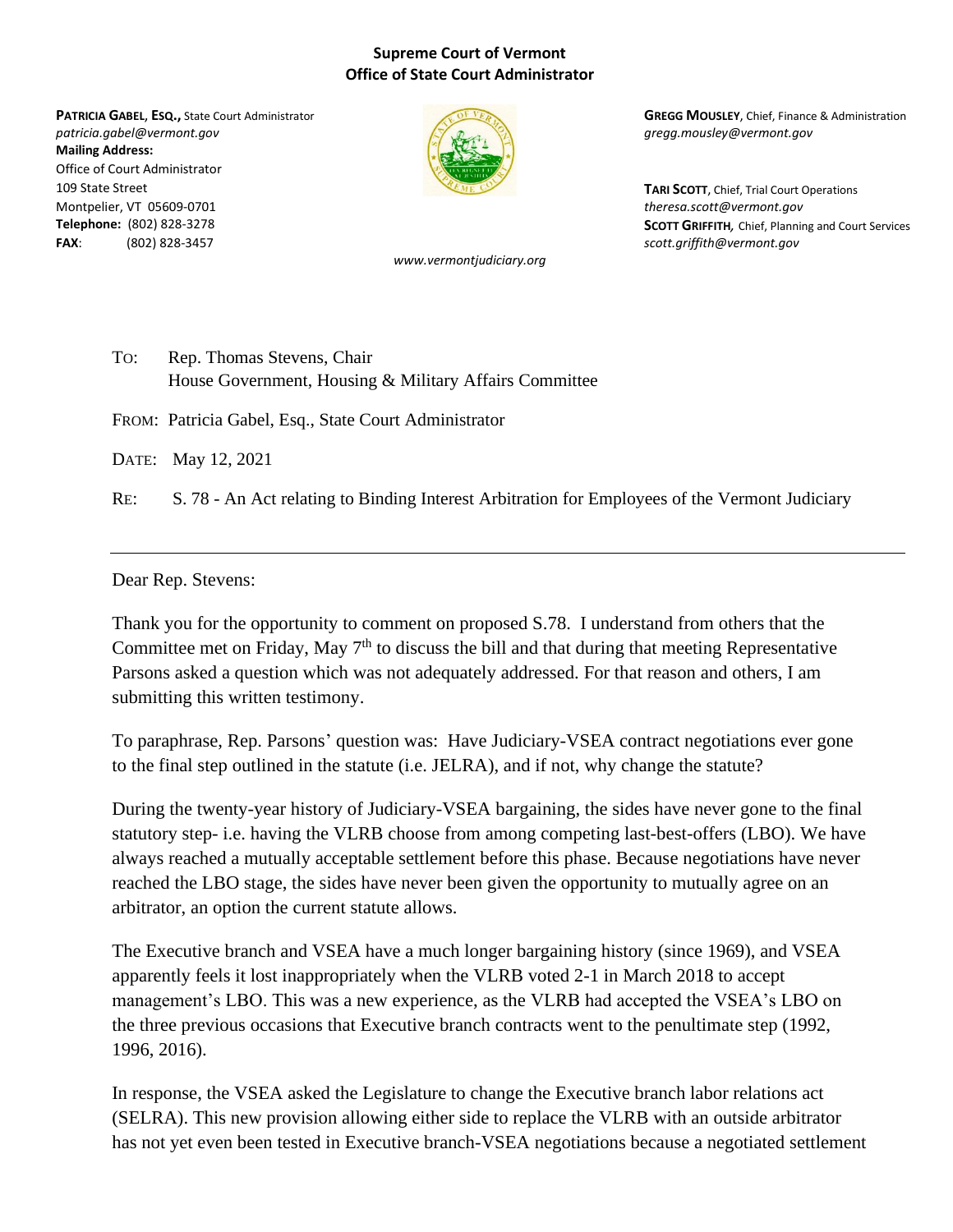was reached between those parties in the 2019 round of bargaining. There is, thus, no basis at this time for any conclusion that this represents a preferable method for settling unresolved disputes.

JELRA as currently written, with LBO as its last step if necessary, is already designed to prompt the parties to bargain in good faith to avoid the time delay, expense, and uncertainty of the last best offer process. To preclude utilization of the VLRB from fulfilling a major purpose for its existence, especially despite all the attendant advantages to which I have previously testified, on speculation of improvement offered by one party does not seem justified.

As indicated, an outside arbitrator will not be as well-versed in Vermont labor relations and Vermont's financial situation as the VLRB. Instead, they will be most familiar with labor relations in Massachusetts, New Hampshire and New York. There seems very little basis to replace Vermont public expertise with a private non-Vermont resource that costs more money.

During the Committee hearing on April 29, 2021, VSEA Executive Director Steve Howard complained that under the current statute "our members will get whatever the Executive Branch negotiated." The Judiciary has a separate collective bargaining statute and engages in separate collective bargaining from the Executive Branch. Nonetheless, in collective bargaining the parties look to comparable settlements of similarly situated parties when evaluating their interests and positions in negotiations. The Vermont Judiciary and the Vermont Executive Branch use the same classification system (Willis). Over the last four Judiciary-VSEA contracts, the settlements reached resulted in salary increases averaging 3.8% per member (which is more than double the U.S. inflation rate during that period.)

The union's position seems to be that the Judiciary bargaining unit desires an outside arbitrator to encourage the Judiciary to bargain a greater salary increase than that to be paid by the Executive branch. It is not clear how this change in law would achieve that result or why, in any event, the payment of unequal compensation increases between different branches of state government using the same classification system would be an improvement in Vermont public policy. In any event, this proposed change in law does not solve any identified deficit in public policy. That is why I described it as a solution looking for a problem.

Thank you for your consideration of our requests with respect to this proposed legislation.

Sincerely,

Patricia Gabel, Esq. State Court Administrator